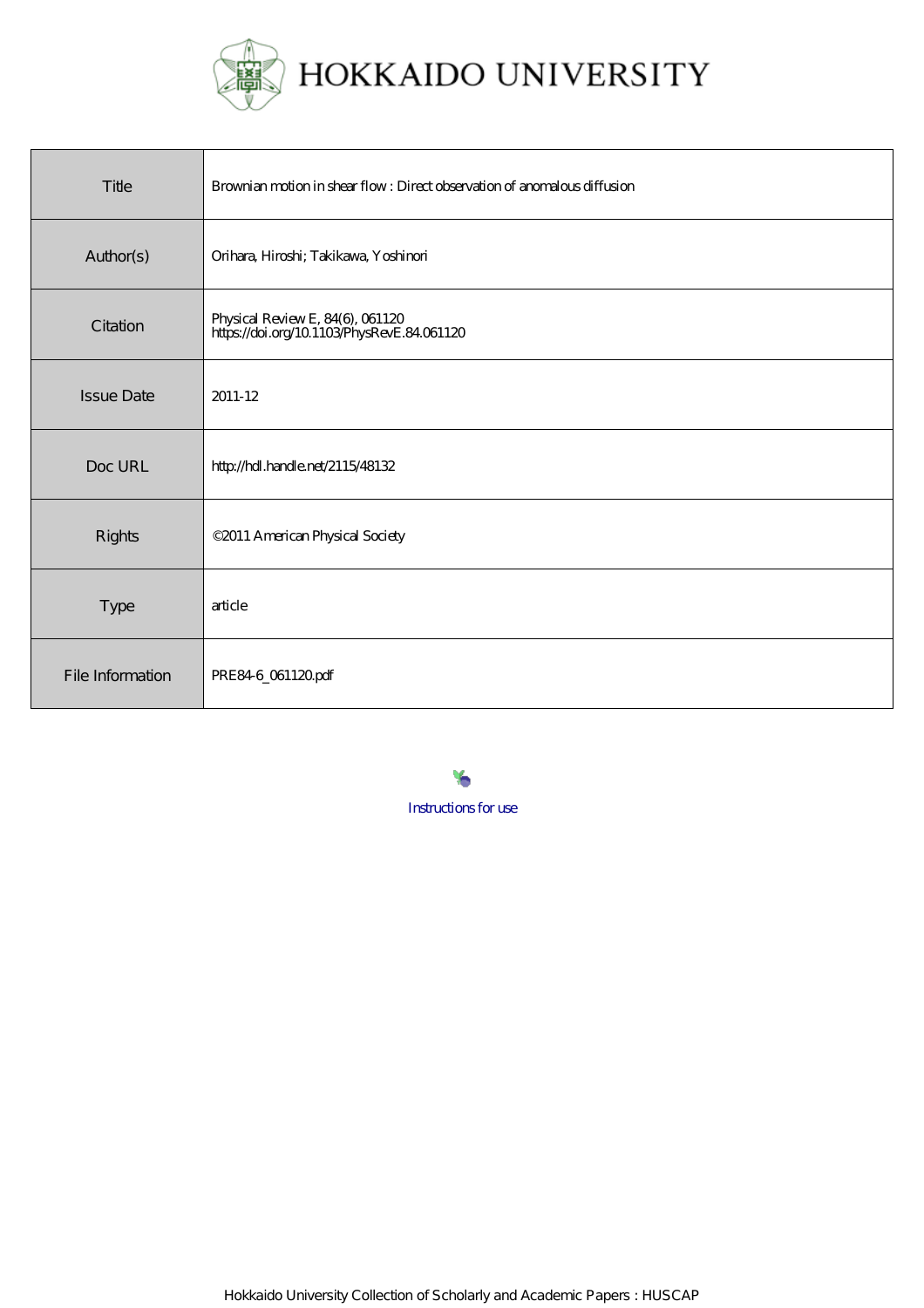# <span id="page-1-0"></span>**Brownian motion in shear flow: Direct observation of anomalous diffusion**

Hiroshi Orihara\* and Yoshinori Takikawa

*Division of Applied Physics, Faculty of Engineering, Hokkaido University, Sapporo, Hokkaido 060-8628, Japan* (Received 26 June 2011; revised manuscript received 15 September 2011; published 12 December 2011)

Brownian motion in a simple shear flow has been experimentally investigated by using a different method for observation and analysis. A number of polystyrene spheres dispersed in sheared water were tracked with a confocal scanning laser microscope, and the time dependences of their coordinates were obtained. Since in the usual mean-square displacement in the flow direction the contribution from the Brownian motion is overwhelmed by that due to the convection, we considered an alternative displacement for which the convection effect could be removed. We found that the new mean-square displacement consists of the normal Einstein diffusion term, which is linear in  $t$ , and an anomalous  $t^3$  term arising from the coupling between the diffusion along the velocity gradient and the convection.

DOI: [10.1103/PhysRevE.84.061120](http://dx.doi.org/10.1103/PhysRevE.84.061120) PACS number(s): 05*.*40*.*Jc, 82*.*70*.*−y, 83*.*50*.*Ax

## **I. INTRODUCTION**

Taylor dispersion is a well-known case in which the coupling between diffusion and convection plays an important role in a sheared fluid [\[1\]](#page-4-0). When a soluble substance is introduced into a fluid flowing slowly through a narrow tube, it spreads along the tube under the combined action of molecular diffusion and the variation of velocity over the cross section. Taylor verified, both experimentally and theoretically, that the spreading of the cross-sectionally averaged concentration followed an ordinary diffusion equation with an effective diffusion constant depending on the Poiseuille velocity profile and the molecular diffusion constant. For a Brownian particle undergoing shear, a similar effect is also expected. The Brownian dynamics has been theoretically studied on the basis of a convective diffusion equation  $[2-5]$ , which was used by Taylor, and a Langevin equation [\[5](#page-4-0)[–8\]](#page-5-0). Both give the same mean-square displacement (MSD) in the flow direction *x* for a simple shear flow  $[4-7]$  $[4-7]$ :

$$
\langle (x(t) - x(0) - \dot{\gamma}z(0)t)^2 \rangle = 2Dt\big[1 + \frac{1}{3}(\dot{\gamma}t)^2\big],\qquad(1)
$$

where  $\langle \cdots \rangle$  denotes the ensemble average, the *z* axis is taken to be along the velocity gradient, and *D* and  $\dot{\gamma}$  are the diffusion constant and shear rate, respectively. Note that the displacement due to the shear flow along a stream line,  $\dot{\gamma}z(0)t$ , where it is assumed that the flow velocity is zero at  $z = 0$ , is subtracted in the left-hand side of Eq.  $(1)$ . The  $t<sup>3</sup>$  term in Eq. (1) is the most important characteristic of a free Brownian particle in simple shear flow, which becomes greater than the Einstein term  $2Dt$  for large  $\dot{\gamma}t$ . The origin of the anomalous diffusion is as follows: the Brownian motion of a particle along the velocity gradient (the *z* direction) causes a velocity change along the flow direction (the *x* direction) and consequently a change in the displacement as well. Despite its importance and simple form, Eq. (1) has not been experimentally verified, although dynamic light scattering experiments related to this issue have been made [\[9–11\]](#page-5-0). The MSDs along *y* (the vorticity direction) and *z* obey the usual Einstein diffusion even in shear flow:  $\langle [y(t) - y(0)]^2 \rangle = \langle [z(t) - z(0)]^2 \rangle = 2Dt$ .

1539-3755/2011/84(6)/061120(5) ©2011 American Physical Society 061120-1

Recently, the coupling between diffusion and convection has been experimentally investigated through cross correlations of displacements along the *x* and *z* directions,  $\langle x(t)z(0) \rangle$ and  $\langle x(0)z(t) \rangle$ , where a particle was trapped with an optical tweezer in a linear shear flow [\[12\]](#page-5-0). A strong time asymmetry was observed in the cross correlations as predicted theoretically [\[13\]](#page-5-0). This should disappear in the absence of flow, i.e., in the equilibrium state. Although the coupling was clearly shown, the  $t<sup>3</sup>$  anomaly for a free particle remains an open question. Experimentally, it may be difficult to trace a free particle in shear flow for a long enough time to calculate the MSD with sufficient statistical accuracy. Furthermore, the subtraction of the displacement due to flow as in Eq. (1) may be difficult because of the need to measure  $z(0)$ , although these can be done by simulations  $[14]$ . Here, it should be stressed that we can experimentally obtain  $\langle [x(t) - x(0)]^2 \rangle$ but this has a term  $[\dot{\gamma}z(0)t]^2$  which would overwhelm the other two terms under available experimental conditions. In this paper, we describe how to overcome the above difficulties and experimentally verify the  $t^3$  anomaly.

### **II. EXPERIMENTAL AND ANALYSIS METHODS**

For tracing Brownian particles in shear flow, we used a system combining a cone-plate rheometer and a confocal scanning laser microscope (CSLM), as shown in Fig. [1](#page-2-0) [\[15\]](#page-5-0). The diameter of the cone plate was 25 mm. Observations of fluorescence beads dispersed in distilled water were made through the bottom glass plate of the rheometer with the CSLM [Fig.  $1(a)$ ]. The observations were taken 3 mm in from the edge of the rotating plate, where the gap was 170 *μ*m. The focal plane of the CSLM was fixed at  $10 \mu m$  above the glass surface and two-dimensional images (400  $\mu$ m  $\times$  400  $\mu$ m) were captured with a frame rate of 60 fps for about 2 min. We used a low numerical aperture (NA) object lens ( $20 \times$  and NA = 0.50) so that we could observe particles in a layer with a thickness of about 10  $\mu$ m between  $z_1 = 5 \mu$ m and  $z_2 = 15 \mu$ m [Fig. [1\(b\)\]](#page-2-0) by adjusting the threshold used for image thresholding. Under our experimental conditions, the diffusion length along the  $\zeta$  axis is smaller than  $\zeta_1$  so that the boundary effect can be neglected. All the particles in this layer were tracked and the time dependences of the *x* and *y* coordinates were obtained.

<sup>\*</sup>orihara@eng.hokudai.ac.jp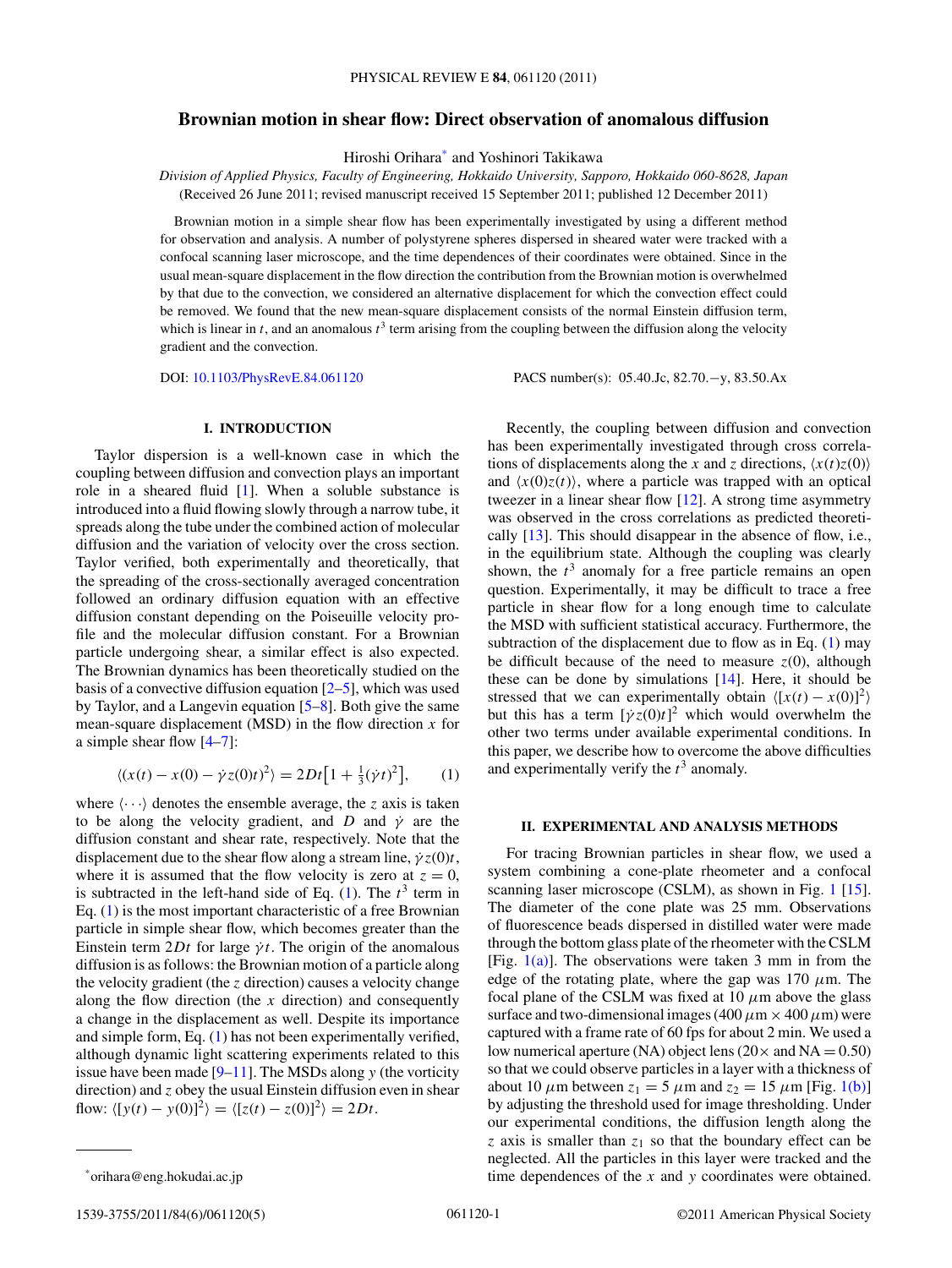<span id="page-2-0"></span>

FIG. 1. (Color online) (a) Schematic illustration of system combining a rheometer and CSLM. (b) Details of the sample space. The observed region is a thin layer between  $z = z_1$  (5  $\mu$ m) and  $z_2$  $(15 \mu m)$ .

We had about 700 traces with a length greater than 2.5 s for one run. The data analyses were performed as follows.

We start with a Langevin equation for a particle subjected to simple shear flow  $[5]$ :

$$
\zeta(\dot{x} - \dot{\gamma}z) = R_x(t), \tag{2a}
$$

$$
\zeta \dot{z} = R_z(t),\tag{2b}
$$

where  $\dot{\gamma}$  is the shear rate,  $\zeta = 6\pi a\eta$  with *a* the particle radius and  $\eta$  the shear viscosity,  $R_{\alpha}$  is a random force, and the dots denote the time derivatives. The inertia terms have been dropped, as they are negligible in our experiment. The equation of motion for *y* is similar to that for *z*. The random forces satisfy  $\langle R_{\alpha}(t) \rangle = 0$  and

$$
\langle R_{\alpha}(t)R_{\beta}(t')\rangle = 2\zeta k_B T \delta_{\alpha\beta}\delta(t-t'). \tag{3}
$$

The diffusion constant in Eq. [\(1\)](#page-1-0) is given by  $D = k_B T/\zeta$ (Einstein-Stokes relation). The solution of Eq. (2) can be written as

$$
x(t) = x(0) + \dot{\gamma}z(0)t + x_B(t),
$$
 (4a)

$$
z(t) = z(0) + z_B(t), \tag{4b}
$$

where  $x(0)$  and  $z(0)$  are the initial coordinates at  $t = 0$ , and  $x_B(t)$  and  $z_B(t)$  are the stochastic parts, which satisfy Eq. (2) with initial conditions of  $x_B(0) = z_B(0) = 0$ . The MSD of  $x_B(t)$  is given by Eq. [\(1\)](#page-1-0). As was mentioned above, it is experimentally difficult to obtain  $x_B(t)$ . Instead, we introduce a new variable:

$$
\widetilde{x}(t) \equiv \{ [x(2t) - x(t)] - [x(t) - x(0)] \} / \sqrt{2}
$$
  
=  $[x_B(2t) - 2x_B(t)] / \sqrt{2}$ , (5)

where we have used Eq. (4a). Note that  $\tilde{x}$  depends only on  $x_B$ , and is independent of either the initial position or the flow velocity. The MSD of  $\tilde{x}(t)$  can be calculated to be the same as that of  $x_B(t)$ , i.e.,  $\langle \tilde{x}(t)^2 \rangle = \langle x_B(t)^2 \rangle$ . This will be derived later. Furthermore, defining

$$
\widetilde{x}_{m,n}(t) \equiv [\{x(nt) - x[(n-1)t]\}] \n-[x(mt) - x[(m-1)t]\}]/\sqrt{2},
$$
\n(6)

we can obtain

$$
\langle \widetilde{x}_{1,3}(t)\widetilde{x}_{2,4}(t)\rangle = \langle \widetilde{x}_{1,4}(t)\widetilde{x}_{2,3}(t)\rangle = Dt(\dot{\gamma}t)^2,\tag{7}
$$

indicating that only the  $t^3$  term can be extracted. In addition,  $\langle \widetilde{x}_{1,2}(t)\widetilde{x}_{3,4}(t) \rangle = 0.$ <br>When we calcul

When we calculated  $\langle \tilde{x}(t)^2 \rangle$  and  $\langle \tilde{x}_{1,3}(t) \tilde{x}_{2,4}(t) \rangle$  from the experimentally obtained *x*(*t*), we used the difference  $\Delta x_{ij}(t) \equiv$  $[x_i(t) - x_j(t)]/\sqrt{2}$  for the *i*th and *j*th particles rather than  $x(t)$ itself, because the captured images suffered small spatially uniform oscillations for some reason, which affected the results. It can be shown that both  $x(t)$  and  $\Delta x_{ij}(t)$  give the same averaged quantities unless there is any correlation between the *i*th and *j* th particles. We chose suitable pairs of particles, calculated  $\langle \tilde{x}(t)^2 \rangle$  and  $\langle \tilde{x}_{1,3}(t) \tilde{x}_{2,4}(t) \rangle$  of the difference for each pair, and then averaged them over all the pairs. Furthermore, they were averaged over four runs to reduce statistical errors.

### **III. RESULTS AND DISCUSSION**

In the measurements, fluorescence polystyrene spheres with diameters of 0.5 and 1  $\mu$ m (Fluospheres, Invitrogen) were used. They were dilutely dispersed in distilled water so that interactions between particles were negligible. Measurements were made at shear rates of 0, 2, and 4 s<sup>-1</sup> at 25 °C. The MSD of  $\widetilde{x}(t)$   $[\Delta x_{ij}(t)$  was actually used for calculation] at each shear rate is shown in Fig. [2.](#page-3-0) The MSD of  $\tilde{y}(t)$ , which is defined in a way similar to Eq.  $(5)$ , is also shown. Also shown are the MSDs for a dispersion of 0.5  $\mu$ m particles in glycerine, which has almost no Brownian motion because of its large viscosity (0.42 Pa s). These confirm the absence of extrinsic fluctuations. Without shear flow [Fig. [2\(a\)\]](#page-3-0),  $\langle \tilde{\chi}(t)^2 \rangle$ and  $\langle \tilde{y}(t)^2 \rangle$  are the same for each particle diameter, and they are proportional to time. The slopes give diffusion constants for 0.5 and 1  $\mu$ m particles as 0.91 and 0.45  $\mu$ m<sup>2</sup> s<sup>-1</sup>, respectively, which are in good agreement with those calculated from the Einstein-Stokes relation, 0.94 and 0.47  $\mu$  m<sup>2</sup> s<sup>-1</sup>.

In the presence of shear flows,  $\langle \tilde{x}(t)^2 \rangle$  deviates from  $\langle \tilde{y}(t)^2 \rangle$ , i.e. independent of shear ante. These eximals at initial which is independent of shear rate. They coincide at initial times for each particle, while  $\langle \tilde{x}(t)^2 \rangle$  increases more than  $\langle \tilde{y}(t)^2 \rangle$  at later times, indicating the existence of the anomalous diffusion. As can be seen from Figs.  $2(b)$  and  $2(c)$ , the anomalous diffusion increases as the shear rate is raised, which coincides with the prediction of Eq. [\(1\)](#page-1-0). In the inset of Fig. [2\(c\),](#page-3-0) we show a log-log plot of  $\langle \tilde{x}(t)^2 \rangle - \langle \tilde{y}(t)^2 \rangle$ , which should be equal to  $2/3Dt(\dot{\gamma}t)^2$ . The exponents for the 0.5 and 1  $\mu$ m particles are, respectively, 2.90  $\pm$  0.01 and  $2.96 \pm 0.01$ , clearly indicating the  $t^3$  dependence. The solid lines in Figs.  $2(b)$  and  $2(c)$  denote theoretical curves calculated from Eq. [\(1\)](#page-1-0) with *D* experimentally obtained from the slopes of  $\langle \tilde{x}(t)^2 \rangle$  in Fig. [2\(a\),](#page-3-0) clearly verifying the equation, although the theoretical ones are slightly larger than the experimental ones for all the MSDs of  $\langle \tilde{x}(t)^2 \rangle$ . This discrepancy will be<br>discrepancy will be expected. discussed later. Here, we would like to emphasize that the usual  $\langle [x(t) - x(0)]^2 \rangle$  is very large due to the contribution from the flow; for example, about 2000  $\mu$ m<sup>2</sup> at  $t = 1$  s and  $\dot{\gamma} = 4 \,\mathrm{s}^{-1}$ , which is much larger than the corresponding value of  $\langle \tilde{x}(t)^2 \rangle$ , 10.3  $\mu$ m<sup>2</sup>. This demonstrates the usefulness of our mother Eigens 2, then  $\langle \tilde{x}^2 \rangle$  (c)) at the useful and  $\tilde{y}$ method. Figure [3](#page-3-0) shows  $\langle \widetilde{x}_{1,3}(t) \widetilde{x}_{2,4}(t) \rangle$  at shear rates of 0, 2, and 4 s<sup>-1</sup>. Since  $\langle \tilde{x}_{1,3}(t)\tilde{x}_{2,4}(t) \rangle$  has no contribution from normal diffusion, it is almost zero without shear flow, as shown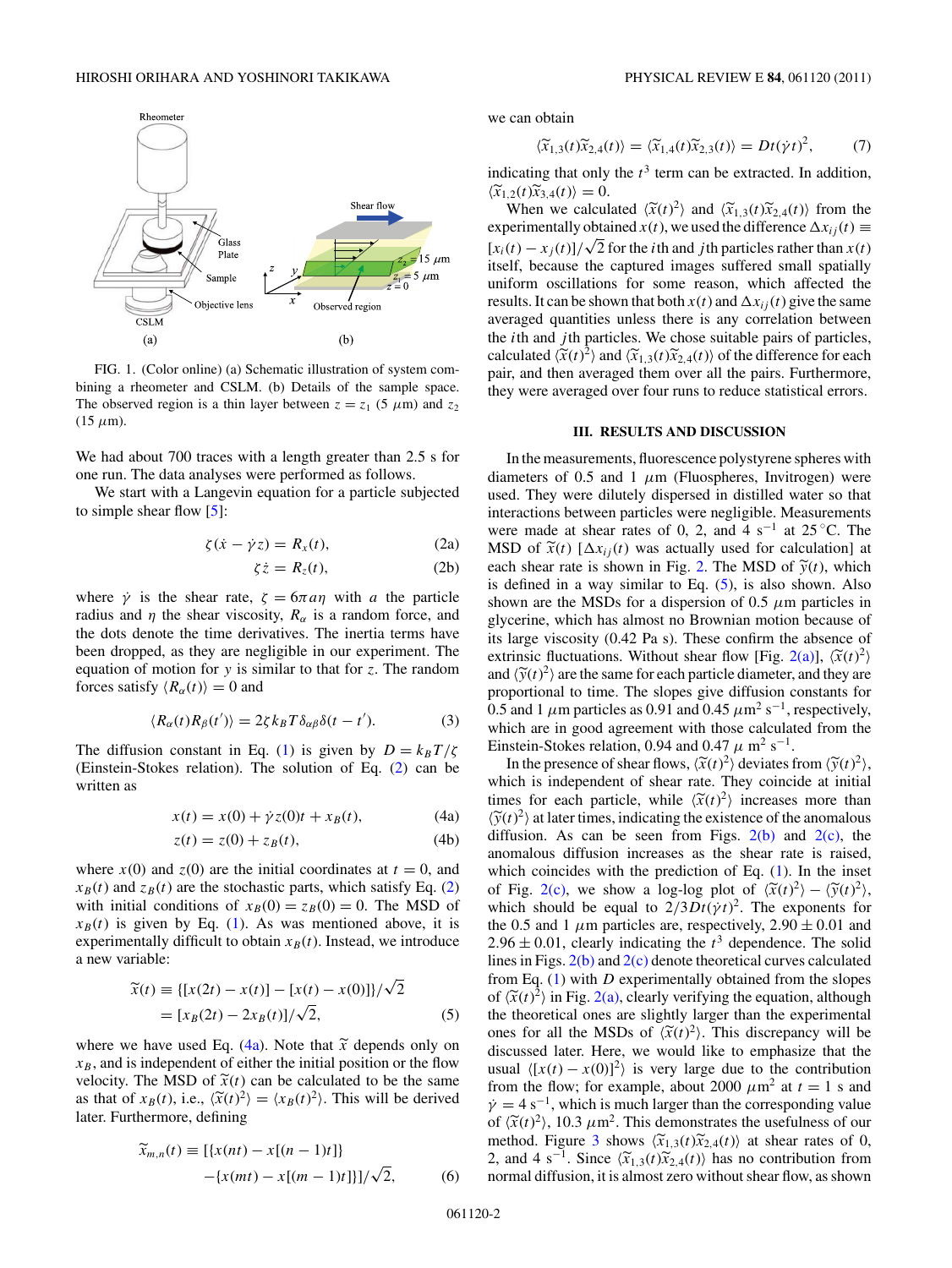<span id="page-3-0"></span>

FIG. 2. (Color online) MSDs of  $\tilde{x}(t)$  and  $\tilde{y}(t)$  for particles with diameters  $0.5$  and  $1 \mu m$  in distilled water at shear rates of (a) 0, (b) 2, and (c)  $4 \text{ s}^{-1}$  at  $25^{\circ}$ C. For reference, results for particles with a diameter of 0.5 *μ*m in glycerine are also shown. Solid and dashed curves are theoretical results for an infinite system Eq. [\(1\)](#page-1-0) and a layer Eq. [\(10\)](#page-4-0), respectively. A log-log plot of  $\langle \tilde{x}(t)^2 \rangle - \langle \tilde{y}(t)^2 \rangle$  is also shown for 0.5 and 1  $\mu$ m particles in the inset of (c).

 $0.4$ 

 $0.0 0$ 

 $0.2$ 

\*\*\*\*\*\*\*\*\*\*\*\*\*

 $t(s)$ 

 $0.6$ 

 $0.8$ 

 $1.0$ 

in Fig.  $3(a)$ . In the presence of shear flows [Figs.  $3(b)$  and  $3(c)$ ], in contrast, the anomalous diffusion appears and increases with the shear rate. The exponent of the anomaly is almost 3, as is seen from the insets in Fig. 3. However, theoretical values (solid lines) calculated from Eq. [\(7\)](#page-2-0) are larger than the experimental values. This tendency is more remarkable than in  $\langle \tilde{x}(t)^2 \rangle$ . The discrepancies between experiment and theory are ascribable to the fact that the observed region was confined to a thin layer of about 10  $\mu$ m in our experiment, while the theoretical result in Eq. [\(1\)](#page-1-0) was obtained for an infinite system.

Before discussing the discrepancies, we show the time evolution of the density distribution of 0.5 *μ*m particles at  $\dot{\gamma} = 4 \text{ s}^{-1}$ . In Fig. [4,](#page-4-0)  $[\tilde{x}(t), \tilde{y}(t)]$  is plotted for 1300 traces at  $t =$  (a) 0.2, (b) 0.4, (c) 0.6, and (d) 0.8 s. The appearance



FIG. 3. (Color online)  $\langle \tilde{x}_{1,3}(t)\tilde{x}_{2,4}(t) \rangle$  for particles with diameters 0.5 and 1  $\mu$ m in distilled water at shear rates of (a) 0, (b) 2, and (c) 4 s<sup>-1</sup> at 25 °C. Log-log plots are also shown in the insets of (b) and (c). Solid and dashed curves are theoretical results for an infinite system Eq.  $(7)$  and a layer Eq.  $(12)$ , respectively.

of anisotropy due to the anomalous diffusion is clearly seen at later times. The normalized two-dimensional distribution function projected onto the  $x$ - $y$  plane is given by  $[2-5]$ 

$$
\rho(x, y, t) \equiv \frac{1}{2\pi \sqrt{\langle x_B(t)^2 \rangle \langle y_B(t)^2 \rangle}} \exp[-x^2/2 \langle x_B(t)^2 \rangle - y^2/2 \langle y_B(t)^2 \rangle].
$$
\n(8)

Now, let us consider the effect of the finiteness of the observed region. From Eq. [\(2a\)](#page-2-0),  $\langle x_B(t)^2 \rangle$  is given by

$$
\langle x_B(t)^2 \rangle = \zeta^{-2} \int_0^t d\tau_1 \int_0^t d\tau_2 \langle R_x(\tau_1) R_x(\tau_2) \rangle
$$

$$
+ \dot{\gamma}^2 \int_0^t d\tau_1 \int_0^t d\tau_2 \langle z_B(\tau_1) z_B(\tau_2) \rangle. \tag{9}
$$

With the use of Eq.  $(3)$ , the first term on the right-hand side becomes 2*Dt*. But, the second term does not coincide with the  $t^3$  term in Eq. [\(1\)](#page-1-0) when the observed region is confined to a thin layer with the layer normal being along the *z* direction, because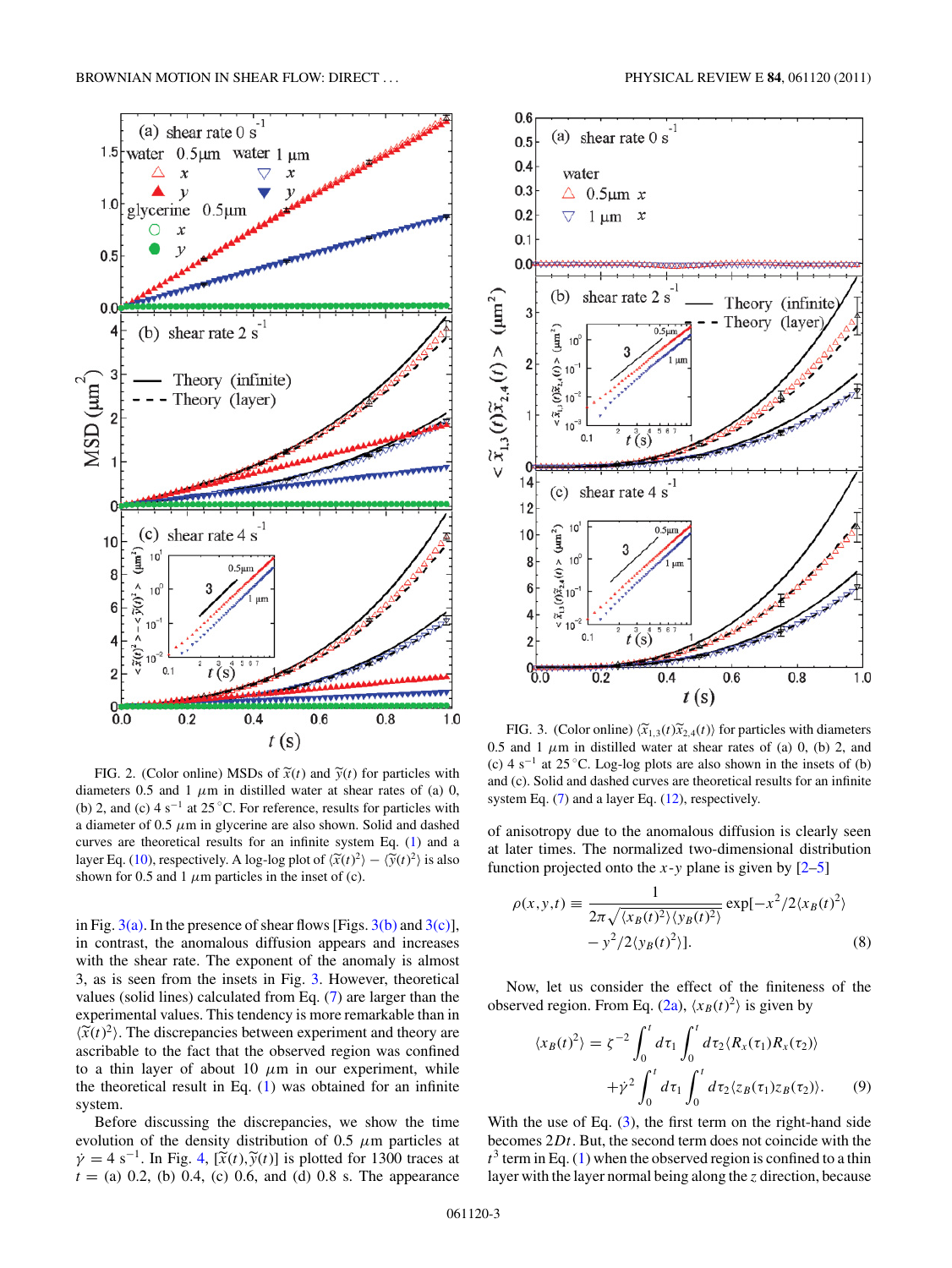<span id="page-4-0"></span>

FIG. 4. Time evolution of the particle density for  $\dot{\gamma} = 4 \text{ s}^{-1}$ : plots of  $[\tilde{x}(t), \tilde{y}(t)]$  for 1300 traces at  $t = (a) 0.2$ , (b) 0.4, (c) 0.6, and (d) 0.8 s.

the range of  $z_B$  is finite and so  $\langle z_B(\tau_1)z_B(\tau_2) \rangle$  is bounded above. This indicates that  $\langle x_B(t)^2 \rangle$  for a thin layer should always be smaller than that for an infinite observed region. Note that the decrease of  $\langle x_B(t)^2 \rangle$  is due to the finiteness of the observed region, but not to the boundary effect of the top or bottom plate. In our analysis, we used  $\langle \tilde{x}(t)^2 \rangle$ , which is calculated as

 $\langle \widetilde{x}(t)^2 \rangle = 2Dt + \dot{\gamma}^2 \int_0^{2t}$ 

with

$$
I_z(t) \equiv \int \langle z_B(t)^2 \rangle dt, \qquad (11)
$$

 $\int_{0}^{1} [I_{z}(\tau) - I_{z}(t)] d\tau,$  (10)

where we have used the relation  $\langle z_B(t_1)z_B(t_2) \rangle =$  $\langle z_B[\text{min}(t_1, t_2)]^2 \rangle$ , derived from Eqs. [\(2b\)](#page-2-0) and [\(3\)](#page-2-0). It is readily confirmed that substitution of  $I_z(t) = Dt^2$  for an infinite observed region into Eq.  $(10)$  yields Eq.  $(1)$ . Similarly, we obtain

$$
\langle \widetilde{x}_{1,3}(t)\widetilde{x}_{2,4}(t)\rangle = \langle \widetilde{x}_{1,4}(t)\widetilde{x}_{2,3}(t)\rangle
$$
  
=  $\frac{1}{2}\dot{\gamma}t[I_z(3t) - 2I_z(2t) + I_z(t)].$  (12)

We can estimate  $\langle z_B(t)^2 \rangle$  for a thin layer. From Eq. (4),  $\langle z_B(t)^2 \rangle$  can be rewritten as  $\langle [z(t) - z(0)]^2 \rangle$ , indicating that the probability density functions (PDFs) for both  $z(0)$  and  $z(t)$ are needed. In the present experiment, particles enter the layer mainly through the plane perpendicular to the *x* axis, and the

flux is proportional to the flow velocity. Therefore, the PDF for  $z(0)$  may be proportional to  $\dot{\gamma}z(0)$  if particles entering the layer through the upper and lower surfaces are negligible, which is true when the shear rate is large or the diffusion is small. Thus, by taking into account that the particle density is constant independent of the position, the normalized PDF for  $z(0)$  becomes  $2z(0)/(z_2^2 - z_1^2)$ , where  $z_2$  and  $z_1$  are the positions of the upper and lower boundaries. Note that the PDF is independent of the shear rate. On the other hand, the diffusion in the *z* direction is normal and, therefore, the probability density for a particle obeys the usual diffusion equation, the solution of which is a Gaussian function with a variance of 2*Dt*. Therefore, we can approximate  $\langle z_B(t)^2 \rangle$  as

$$
\langle z_B(t)^2 \rangle \simeq \frac{2}{z_2^2 - z_1^2} \int_{z_1}^{z_2} z_0 dz_0 \frac{\int_{z_1}^{z_2} (z - z_0)^2 f(z - z_0, t) dz}{\int_{z_1}^{z_2} f(z - z_0, t) dz},
$$
\n(13)

with

$$
f(z,t) \equiv \frac{1}{\sqrt{8\pi Dt}} \exp(-z^2/4Dt),\tag{14}
$$

where we have introduced  $\int_{z_1}^{z_2} f(z - z_0, t) dz$  in the denominator to make the particle density constant in the layer. This may compensate for the absence of diffusion of particles into the layer through the upper and lower boundaries. Theoretical curves are shown by dashed lines in Figs. [2](#page-3-0) and [3.](#page-3-0) They are in satisfactory agreement with the experimentally obtained data.

#### **IV. CONCLUSIONS**

We have presented a different method to obtain MSDs of a free particle in shear flow and have verified the anomalous diffusion, which is caused by the coupling between the normal diffusion along the velocity gradient and the convection. We also investigated the effect of the finiteness of the observed region, which makes MSDs smaller than that for the infinite system. A good agreement was obtained between experiment and theory by taking into account the finite effect. An interesting challenge for the future may be the application of this method to dense suspensions, in which the motion of the particles due to shear-induced interparticle interactions is greater than that arising from Brownian motion [\[16\]](#page-5-0).

#### **ACKNOWLEDGMENTS**

This work was partially supported by Grant-in-Aid for Scientific Research [Priority Area "Soft Matter Physics" (Contract No. 463) and C (Contract No. 22540416)] from the Ministry of Education, Culture, Sports, Science and Technology of Japan.

- [1] G. Taylor, [Proc. R. Soc. London, Ser. A](http://dx.doi.org/10.1098/rspa.1953.0139) **219**, 186 (1953).
- [2] D. E. Elrick, [Aust. J. Phys.](http://dx.doi.org/10.1071/PH620283) **15**, 283 (1962).
- [3] A. Okubo, J. Oceanogr. Soc. Jpn. **24**, 20 (1968).
- [4] T. G. M. van de Ven, [J. Colloid Interface Sci.](http://dx.doi.org/10.1016/0021-9797(77)90131-X) **62**, 352 (1977).
- [5] R. T. Foister and T. G. M. van de Ven, [J. Fluid Mech.](http://dx.doi.org/10.1017/S0022112080002042) **96**, 105 [\(1980\).](http://dx.doi.org/10.1017/S0022112080002042)
- [6] C. van den Broeck, J. M. Sancho, and M. S. Miguel, [Physica A](http://dx.doi.org/10.1016/0378-4371(82)90170-4) **116**[, 448 \(1982\).](http://dx.doi.org/10.1016/0378-4371(82)90170-4)